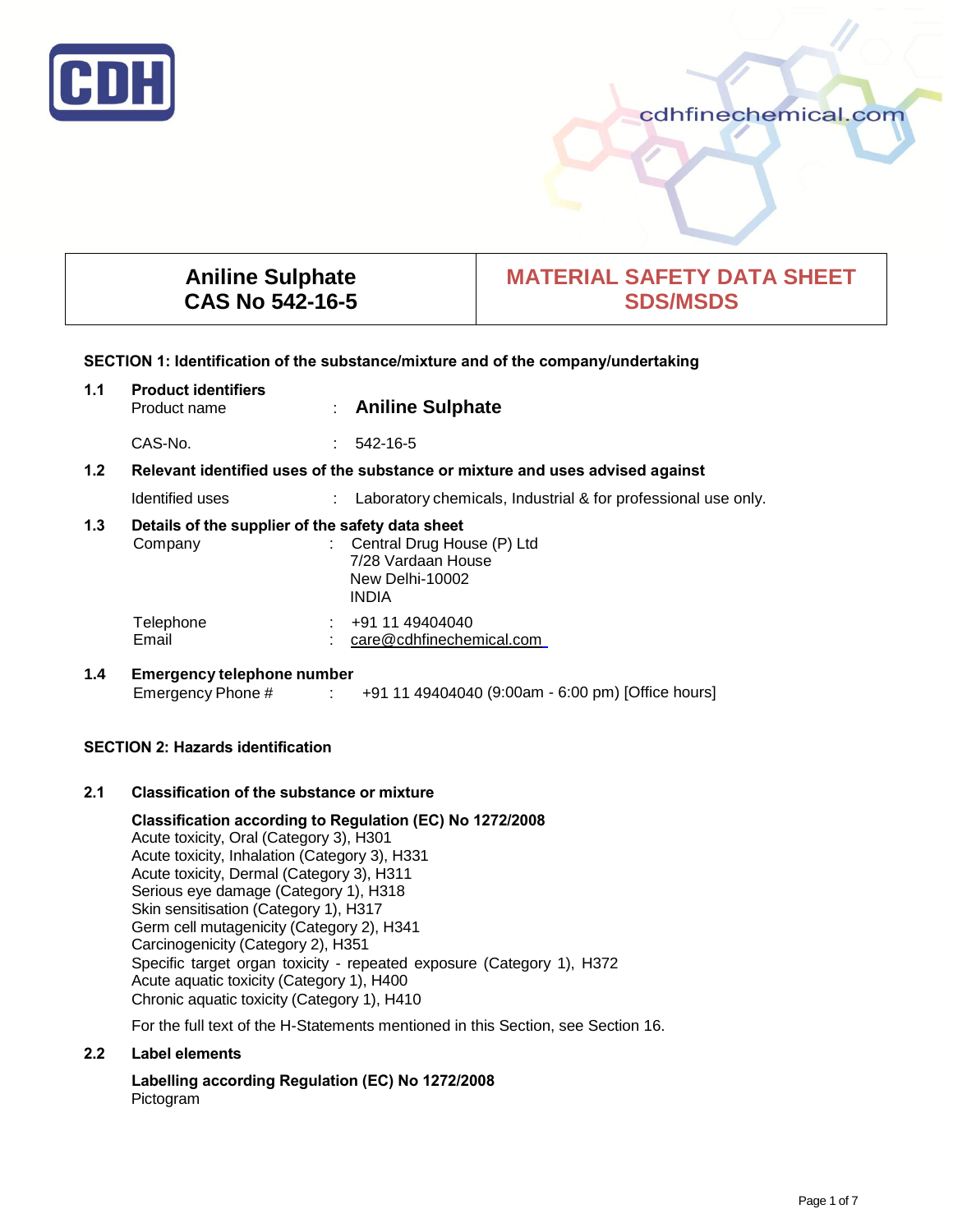

| Signal word                                                                                           | Danger                                                                                                                                                                                                                                                                                                                            |
|-------------------------------------------------------------------------------------------------------|-----------------------------------------------------------------------------------------------------------------------------------------------------------------------------------------------------------------------------------------------------------------------------------------------------------------------------------|
| Hazard statement(s)<br>H301 + H311 + H331<br>H317<br>H318<br>H341<br>H <sub>351</sub><br>H372<br>H410 | Toxic if swallowed, in contact with skin or if inhaled<br>May cause an allergic skin reaction.<br>Causes serious eye damage.<br>Suspected of causing genetic defects.<br>Suspected of causing cancer.<br>Causes damage to organs through prolonged or repeated exposure.<br>Very toxic to aquatic life with long lasting effects. |
| Precautionary statement(s)<br>P <sub>260</sub><br>P <sub>280</sub>                                    | Do not breathe dust/ fume/ gas/ mist/ vapours/ spray.<br>Wear protective gloves/ protective clothing/ eye protection/ face<br>protection.                                                                                                                                                                                         |
| $P301 + P330 + P331 + P310$                                                                           | IF SWALLOWED: Rinse mouth. Do NOT induce vomiting. Immediately<br>call a POISON CENTER/doctor.                                                                                                                                                                                                                                    |
| $P302 + P352 + P312$                                                                                  | IF ON SKIN: Wash with plenty of water.Call a POISON CENTER/doctor if<br>you feel unwell.                                                                                                                                                                                                                                          |
| $P304 + P340 + P311$                                                                                  | IF INHALED: Remove person to fresh air and keep comfortable for<br>breathing. Call a POISON CENTER/doctor.                                                                                                                                                                                                                        |
| P305 + P351 + P338 + P310                                                                             | IF IN EYES: Rinse cautiously with water for several minutes. Remove<br>contact lenses, if present and easy to do. Continue rinsing. Immediately<br>call a POISON CENTER/doctor.                                                                                                                                                   |
| Supplemental Hazard<br><b>Statements</b>                                                              | none                                                                                                                                                                                                                                                                                                                              |

# **2.3 Other hazards**

This substance/mixture contains no components considered to be either persistent, bioaccumulative and toxic (PBT), or very persistent and very bioaccumulative (vPvB) at levels of 0.1% or higher.

# **SECTION 3: Composition/information on ingredients**

#### **3.1 Substances**

| oupslances       |                              |
|------------------|------------------------------|
| Formula          | $\therefore$ (C6H5NH2)2H2SO4 |
| Molecular weight | $: 284.33$ g/mol             |
| CAS-No.          | $: 542 - 16 - 5$             |
| EC-No.           | $: 208 - 805 - 0$            |
| Index-No.        | 612-009-00-2                 |

# **Hazardous ingredients according to Regulation (EC) No 1272/2008**

| Component                      |                                       | Classification                                                                                                                                                                                                                                                                                                   | Concentration |
|--------------------------------|---------------------------------------|------------------------------------------------------------------------------------------------------------------------------------------------------------------------------------------------------------------------------------------------------------------------------------------------------------------|---------------|
| Dianilinium sulphate           |                                       |                                                                                                                                                                                                                                                                                                                  |               |
| CAS-No.<br>EC-No.<br>Index-No. | 542-16-5<br>208-805-0<br>612-009-00-2 | Acute Tox. 3; Eye Dam. 1;<br>Skin Sens. 1; Muta. 2; Carc. 2;<br>STOT RE 1; Aquatic Acute 1;<br>Aquatic Chronic 1; H301,<br>H331, H311, H318, H317,<br>H341, H351, H372, H400,<br>H410<br>Concentration limits:<br>$>= 1$ %: STOT RE 1, H372;<br>$0.2 - 1$ %: STOT RE 2,<br>H373:<br>M-Factor - Aquatic Acute: 10 | $\leq$ 100 %  |

For the full text of the H-Statements mentioned in this Section, see Section 16.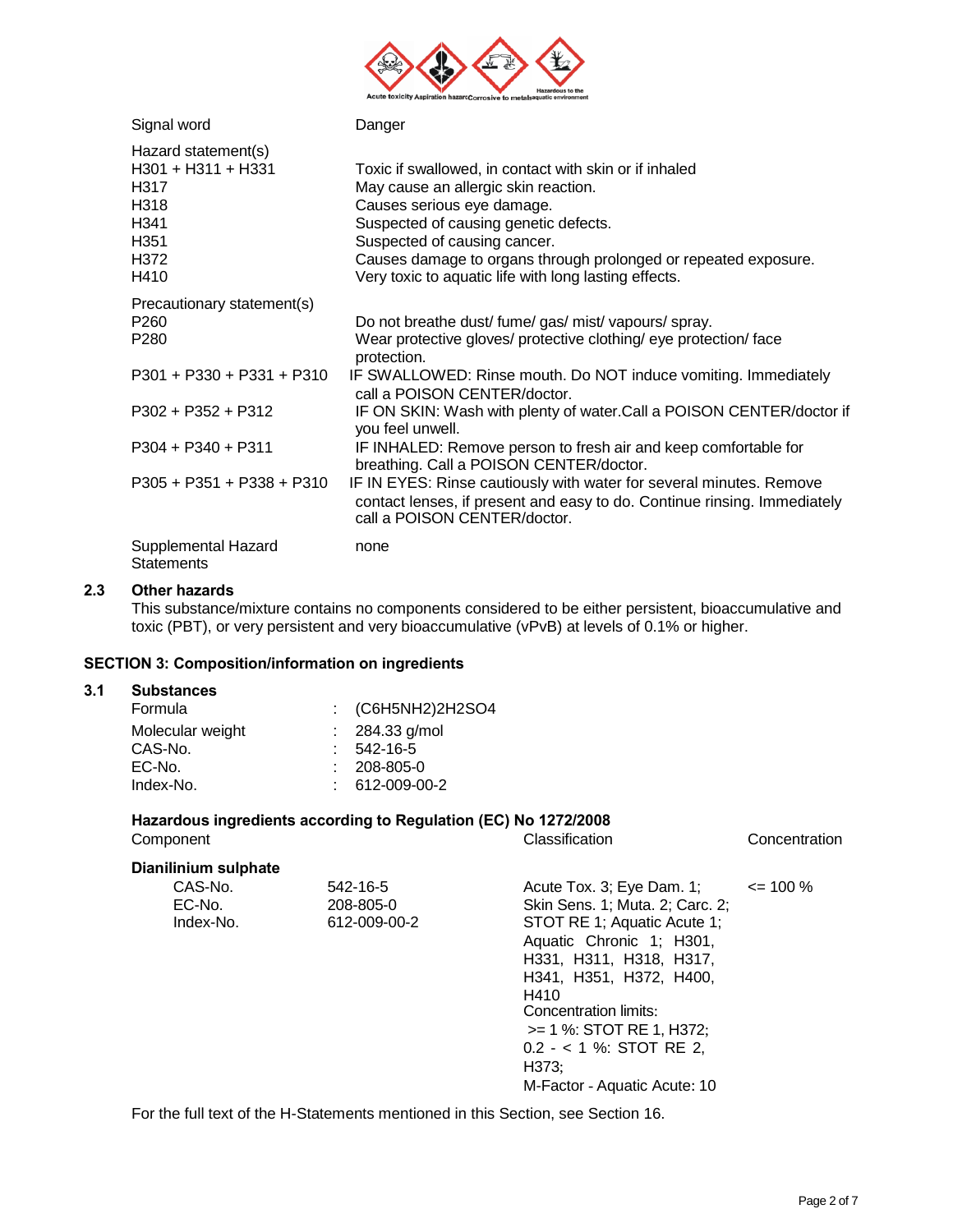## **SECTION 4: First aid measures**

#### **4.1 Description of first aid measures**

#### **General advice**

Consult a physician. Show this safety data sheet to the doctor in attendance.

#### **If inhaled**

If breathed in, move person into fresh air. If not breathing, give artificial respiration. Consult a physician.

#### **In case of skin contact**

Wash off with soap and plenty of water. Take victim immediately to hospital. Consult a physician.

#### **In case of eye contact**

Rinse thoroughly with plenty of water for at least 15 minutes and consult a physician.

#### **If swallowed**

Never give anything by mouth to an unconscious person. Rinse mouth with water. Consult a physician.

#### **4.2 Most important symptoms and effects, both acute and delayed**  The most important known symptoms and effects are described in the labelling (see section 2.2) and/or in section 11

**4.3 Indication of any immediate medical attention and special treatment needed**  No data available

#### **SECTION 5: Firefighting measures**

## **5.1 Extinguishing media**

## **Suitable extinguishing media**

Use water spray, alcohol-resistant foam, dry chemical or carbon dioxide.

**5.2 Special hazards arising from the substance or mixture**  Carbon oxides, Nitrogen oxides (NOx), Sulphur oxides

## **5.3 Advice for firefighters** Wear self-contained breathing apparatus for firefighting if necessary.

**5.4 Further information** No data available

#### **SECTION 6: Accidental release measures**

# **6.1 Personal precautions, protective equipment and emergency procedures**

Wear respiratory protection. Avoid dust formation. Avoid breathing vapours, mist or gas. Ensure adequate ventilation. Evacuate personnel to safe areas. Avoid breathing dust. For personal protection see section 8.

# **6.2 Environmental precautions**

Prevent further leakage or spillage if safe to do so. Do not let product enter drains. Discharge into the environment must be avoided.

# **6.3 Methods and materials for containment and cleaning up**  Pick up and arrange disposal without creating dust. Sweep up and shovel. Keep in suitable, closed containers for disposal.

# **6.4 Reference to other sections**

For disposal see section 13.

## **SECTION 7: Handling and storage**

# **7.1 Precautions for safe handling**

Avoid contact with skin and eyes. Avoid formation of dust and aerosols. Provide appropriate exhaust ventilation at places where dust is formed. For precautions see section 2.2.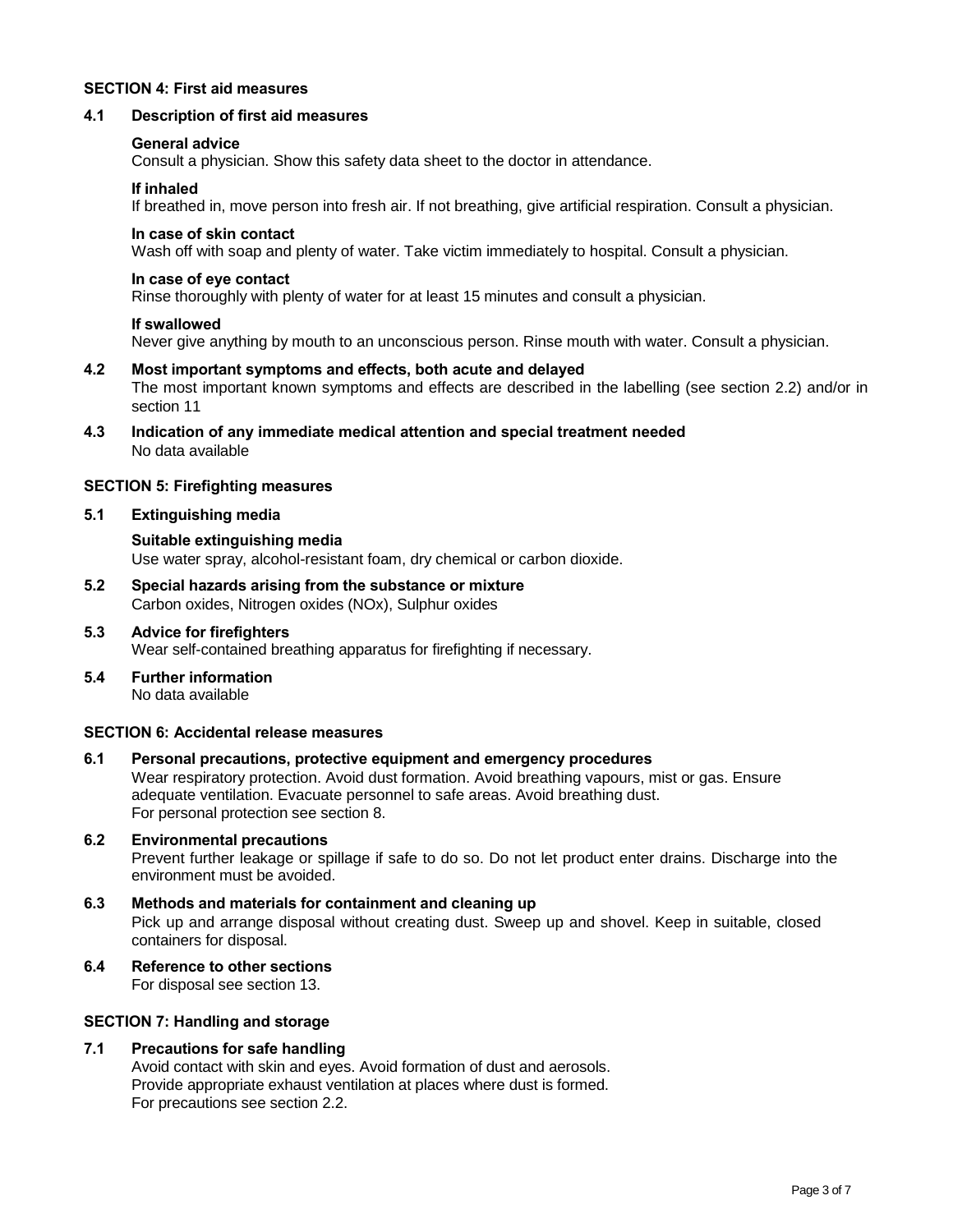# **7.2 Conditions for safe storage, including any incompatibilities**

Store in cool place. Keep container tightly closed in a dry and well-ventilated place.

#### Light sensitive. hygroscopic

Storage class (TRGS 510): Non-combustible, acute toxic Cat.3 / toxic hazardous materials or hazardous materials causing chronic effects

## **7.3 Specific end use(s)**

Apart from the uses mentioned in section 1.2 no other specific uses are stipulated

#### **SECTION 8: Exposure controls/personal protection**

#### **8.1 Control parameters**

## **8.2 Exposure controls**

## **Appropriate engineering controls**

Avoid contact with skin, eyes and clothing. Wash hands before breaks and immediately after handling the product.

# **Personal protective equipment**

#### **Eye/face protection**

Face shield and safety glasses Use equipment for eye protection tested and approved under appropriate government standards such as NIOSH (US) or EN 166(EU).

## **Skin protection**

Handle with gloves. Gloves must be inspected prior to use. Use proper glove removal technique (without touching glove's outer surface) to avoid skin contact with this product. Dispose of contaminated gloves after use in accordance with applicable laws and good laboratory practices. Wash and dry hands.

## **Body Protection**

Complete suit protecting against chemicals, The type of protective equipment must be selected according to the concentration and amount of the dangerous substance at the specific workplace.

#### **Respiratory protection**

Where risk assessment shows air-purifying respirators are appropriate use (EN 143) respirator cartridges as a backup to engineering controls. If th full-face supplied air respirator. Use respirators and components tested and approved under appropriate government standards such as NIOSH (US) or CEN (EU).

#### **Control of environmental exposure**

Prevent further leakage or spillage if safe to do so. Do not let product enter drains. Discharge into the environment must be avoided.

#### **SECTION 9: Physical and chemical properties**

## **9.1 Information on basic physical and chemical properties**

| a)             | Appearance                                 | Form: powder<br>Colour: beige |
|----------------|--------------------------------------------|-------------------------------|
| b)             | Odour                                      | No data available             |
| C)             | <b>Odour Threshold</b>                     | No data available             |
| d)             | рH                                         | No data available             |
| e)             | Melting point/freezing<br>point            | No data available             |
| f)             | Initial boiling point and<br>boiling range | No data available             |
| $\mathfrak{g}$ | Flash point                                | No data available             |
| h)             | Evaporation rate                           | No data available             |
| i)             | Flammability (solid, gas)                  | No data available             |
|                |                                            |                               |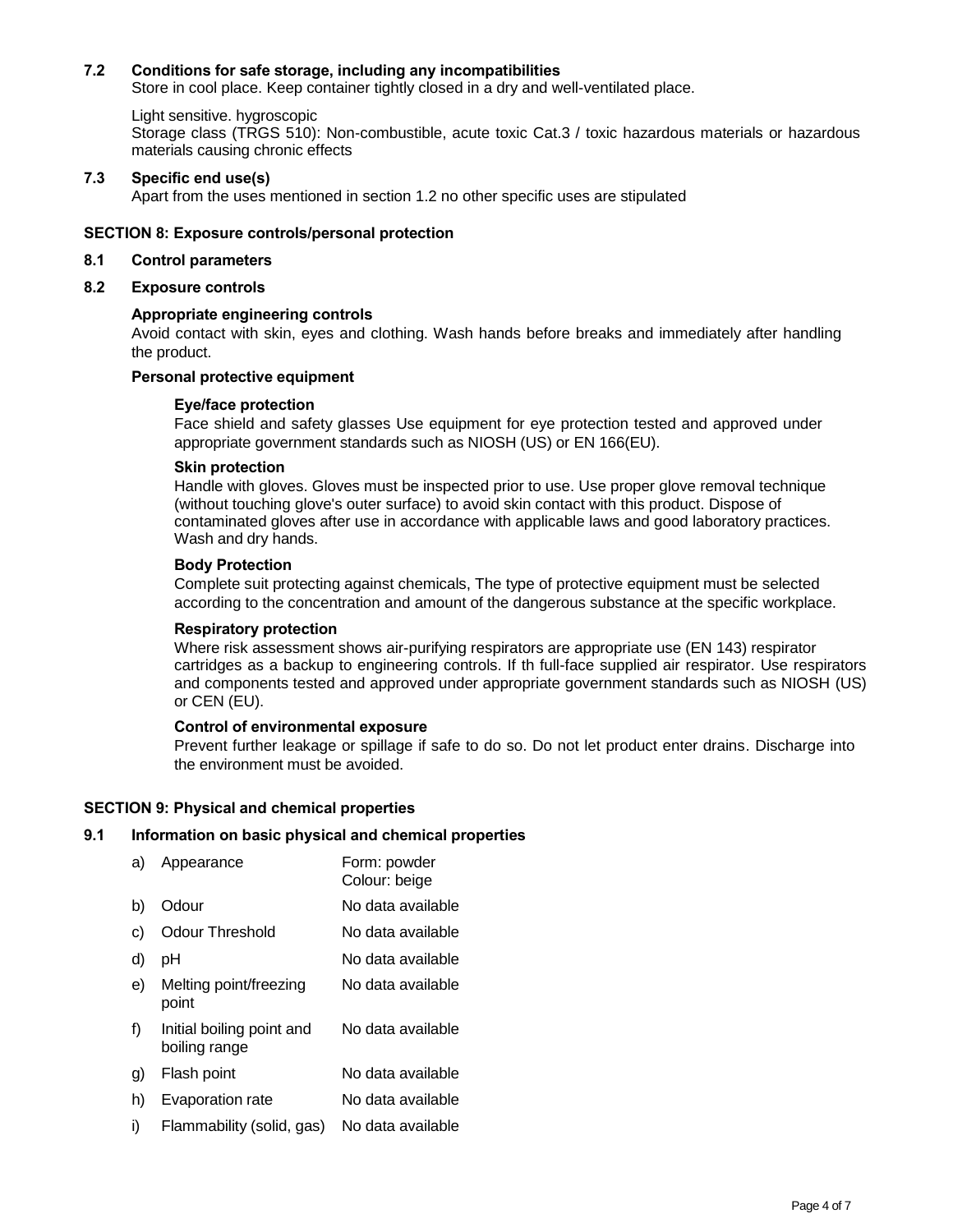| i) | Upper/lower<br>flammability or<br>explosive limits | No data available |
|----|----------------------------------------------------|-------------------|
|    |                                                    |                   |

- k) Vapour pressure No data available
- l) Vapour density No data available
- m) Relative density No data available
- n) Water solubility No data available
- o) Partition coefficient: n- No data available octanol/water
- p) Auto-ignition No data available temperature
- q) Decomposition No data available temperature
- r) Viscosity No data available
- s) Explosive properties No data available
- t) Oxidizing properties No data available

## **9.2 Other safety information** No data available

# **SECTION 10: Stability and reactivity**

- **10.1 Reactivity**  No data available
- **10.2 Chemical stability**  Stable under recommended storage conditions.
- **10.3 Possibility of hazardous reactions**  No data available
- **10.4 Conditions to avoid**  Light.
- **10.5 Incompatible materials**  Strong oxidizing agents

## **10.6 Hazardous decomposition products**  Hazardous decomposition products formed under fire conditions. - Carbon oxides, Nitrogen oxides (NOx), Sulphur oxides Other decomposition products - No data available In the event of fire: see section 5

# **SECTION 11: Toxicological information**

# **11.1 Information on toxicological effects**

# **Acute toxicity**  No data availableDianilinium sulphate

# **Skin corrosion/irritation**

No data available(Dianilinium sulphate)

**Serious eye damage/eye irritation**  No data available(Dianilinium sulphate)

**Respiratory or skin sensitisation**  No data available(Dianilinium sulphate)

# **Germ cell mutagenicity**

May alter genetic material. In vitro tests showed mutagenic effects(Dianilinium sulphate)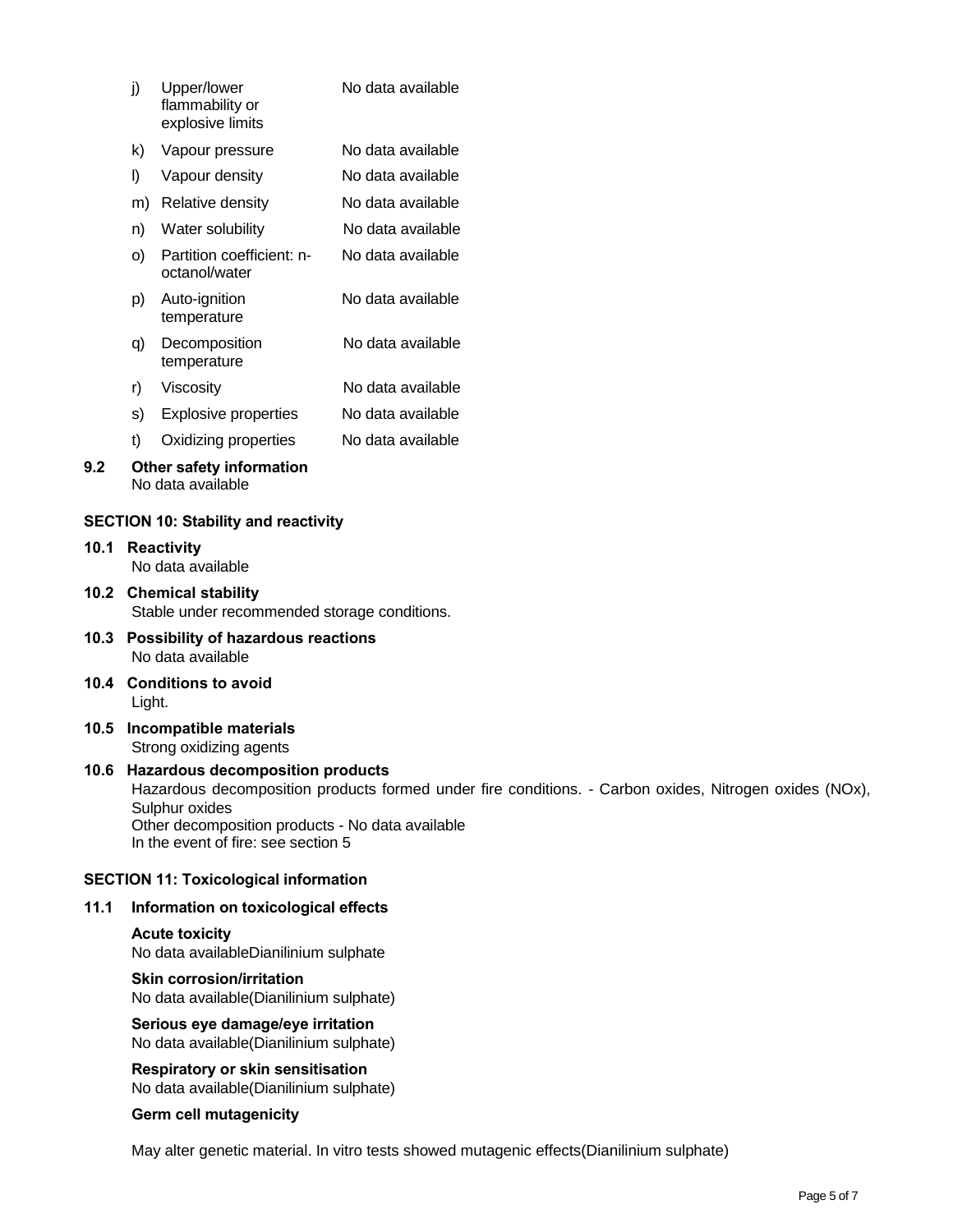# **Carcinogenicity**

Limited evidence of a carcinogenic effect.(Dianilinium sulphate) (Dianilinium sulphate)

IARC: No component of this product present at levels greater than or equal to 0.1% is identified as probable, possible or confirmed human carcinogen by IARC.

#### **Reproductive toxicity**

No data available(Dianilinium sulphate)

**Specific target organ toxicity - single exposure**  No data available(Dianilinium sulphate)

**Specific target organ toxicity - repeated exposure**  Causes damage to organs through prolonged or repeated exposure.

#### **Aspiration hazard**

No data available(Dianilinium sulphate)

### **Additional Information**

RTECS: Not available

Cough, Shortness of breath, Headache, Nausea, Vomiting, Absorption into the body leads to the formation of methemoglobin which in delayed 2 to 4 hours or longer.(Dianilinium sulphate)

## **SECTION 12: Ecological information**

- **12.1 Toxicity**  No data available
- **12.2 Persistence and degradability**  No data available
- **12.3 Bioaccumulative potential**

No data available

**12.4 Mobility in soil**  No data available(Dianilinium sulphate)

#### **12.5 Results of PBT and vPvB assessment**

This substance/mixture contains no components considered to be either persistent, bioaccumulative and toxic (PBT), or very persistent and very bioaccumulative (vPvB) at levels of 0.1% or higher.

# **12.6 Other adverse effects**

Very toxic to aquatic life with long lasting effects.

#### **SECTION 13: Disposal considerations**

#### **13.1 Waste treatment methods**

#### **Product**

Offer surplus and non-recyclable solutions to a licensed disposal company. Dissolve or mix the material with a combustible solvent and burn in a chem scrubber.

## **Contaminated packaging**

Dispose of as unused product.